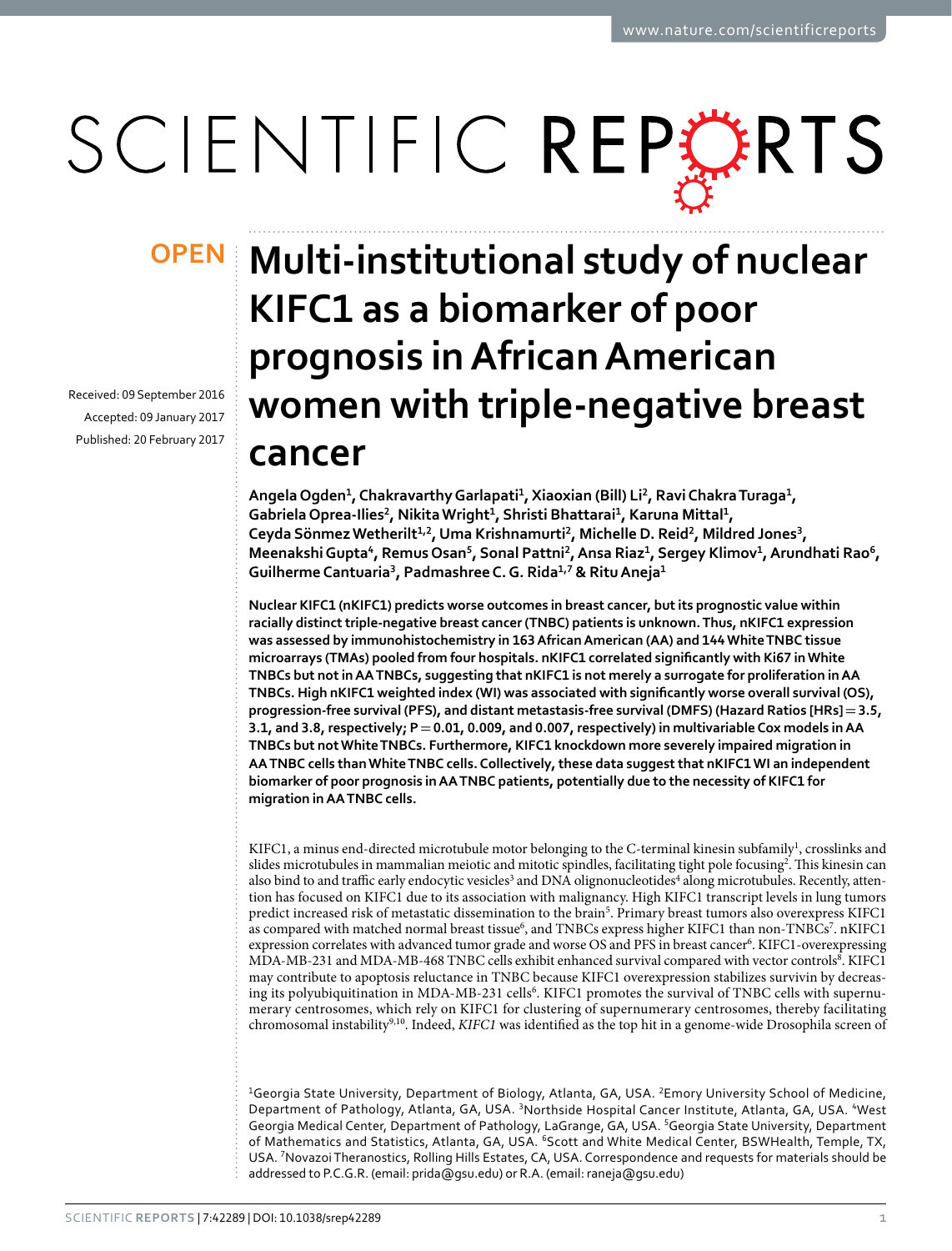

<span id="page-1-0"></span>**Figure 1.** Representative images of nKIFC1 staining in (**A**) White and (**B**) African American (AA) triplenegative breast tumors. 20X objective.

centrosome clustering genes, and it is essential for clustering of supernumerary centrosomes and suppression of multipolar division of human cancer cell lines<sup>[9](#page-5-8)</sup>.

AA women with breast cancer experience a more aggressive clinical course than White women with breast cancer partly due to the ~2–3-fold increased risk AA women have of developing TNBC, a subtype with a high risk of distant relapse and mortality; nonetheless, racial disparity may exist even within this subtype<sup>[11](#page-6-0),[12](#page-6-1)</sup>. A critical need exists for validation of novel biomarkers to risk-stratify AA breast cancer patients because they experience higher breast cancer mortality than any other racial group, which might indicate that high-risk AA patients are not being identified as such using standard clinical prognostic tools and are thus not being prescribed sufficiently aggressive treatment. TNBC remains defined by what biomarkers it lacks, whereas non-TNBCs are defined by expression of hormone receptors and/or HER2, which can be targeted with specific inhibitors. Treatment guidelines in the US stratify TNBC patients for systemic adjuvant treatment based primarily on tumor staging. The association of nKIFC1 with triple-negative receptor status and worse clinical outcomes in breast cancer suggests that nKIFC1 drives aggressive breast cancer disease course and may potentially serve as a prognostic biomarker in TNBC, although its utility in specific racial groups is unclear. Given that AA women with breast cancer suffer a more aggressive disease course than White women, we hypothesized that KIFC1 would hold greater value as a prognostic biomarker in AA women with TNBC. Given the association between KIFC1 and brain metastases in lung cancer, we also hypothesized that KIFC1 is critical for TNBC cell migration. Herein, we analyze nKIFC1 expression by immunohistochemistry in race-annotated TNBC specimens to test its association with race, standard clinical prognostic factors, and clinical outcomes within racial groups and determine the effect of KIFC1 knockdown on migration and proliferation in White and AA TNBC cell lines.

#### **Results**

We found that nKIFC1 WI was significantly higher in AA than White TNBCs (154.66 vs. 133.74, respectively, p= 0.036) [\(Fig. 1,](#page-1-0) representative staining). In Whites, nKIFC1 WI was significantly higher in grade 3 than grade 1 and 2 TNBCs  $(p=0.035$  and  $p=0.001$ , respectively, per post-hoc comparison), whereas nKIFC1 WI did not significantly differ by grade in AA TNBCs ([Table 1](#page-2-0)). nKIFC1 WI was significantly higher in high-stage AA TNBCs, whereas nKIFC1 WI did not significantly differ by stage in White TNBCs. In both races, nKIFC1 WI did not significantly differ by lymph node status, and nKIFC1 WI was not significantly correlated with tumor size or age at diagnosis.

Among a panel of 21 potential biomarkers, Ki67 WI alone was significantly correlated with nKIFC1 WI in White TNBCs ( $\rho = 0.65$ ,  $p = 0.00076$ ), whereas no significant correlations were found in AA TNBCs, suggesting that nKIFC1 is not merely a surrogate of any of these biomarkers in AA TNBCs.

nKIFC1 was not significantly associated with any survival outcome in simple Cox models ([Table 2\)](#page-2-1) or Kaplan-Meier analysis (Supplementary Figures 1–3). However, in multivariable analysis adjusting for tumor stage, age at diagnosis, chemotherapy, and hospital, high nKIFC1 WI was associated with >3 times worse OS, PFS, and DMFS in AA TNBCs (bootstrap  $p < 0.05$  for all), whereas it did not significantly impact any survival outcome in White TNBCs.

To gain insights into why KIFC1 is prognostic in AA TNBCs but seemingly not White TNBCs, we performed proliferation and wound-healing assays with 2 AA and 2 White TNBC cell lines in which KIFC1 was transiently knocked down with siRNA [\(Fig. 2A\)](#page-3-0). We found that KIFC1 knockdown did not significantly impact proliferation in any of the cell lines ([Fig. 2B\)](#page-3-0). By contrast, KIFC1 knockdown significantly impaired wound healing in one of the White TNBC cell lines and both AA TNBC cell lines; however, the percentage wound closure was more drastically reduced in AA TNBC cell lines (p< 0.0001) ([Fig. 2C,D\)](#page-3-0). These results suggest that AA TNBC cells more heavily rely on KIFC1 for migration than EA TNBC cells, which may partly underlie the differential prognostic importance of KIFC1 by race as we found in clinical TNBC specimens.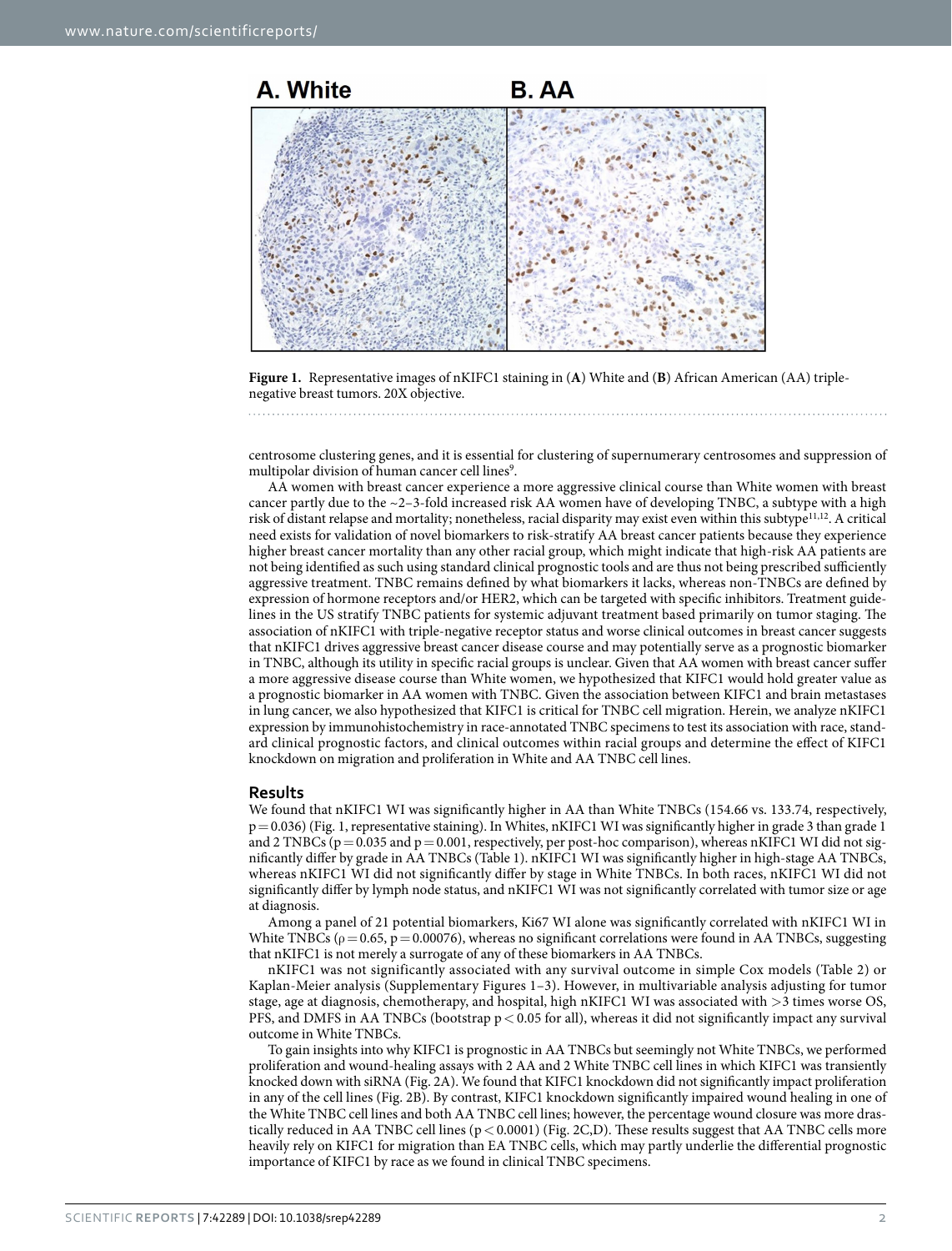<span id="page-2-0"></span>

| <b>Categorical Variable</b> | Level                   | N                                       | nKIFC1 WI<br><b>Mean Rank</b> | p-value |  |  |  |  |
|-----------------------------|-------------------------|-----------------------------------------|-------------------------------|---------|--|--|--|--|
| Nottingham Grade            |                         |                                         |                               |         |  |  |  |  |
| White                       | $\mathbf{1}$            | 3                                       | 17.17                         | < 0.001 |  |  |  |  |
|                             | $\overline{2}$          | 25                                      | 41.36                         |         |  |  |  |  |
|                             | 3                       | 99                                      | 71.14                         |         |  |  |  |  |
|                             | $\mathbf{1}$            | $\overline{c}$                          | 78.50                         | 0.21    |  |  |  |  |
| AA                          | $\overline{c}$          | 24                                      | 65.46                         |         |  |  |  |  |
|                             | $\overline{\mathbf{3}}$ | 135                                     | 83.80                         |         |  |  |  |  |
| AJCC Stage                  |                         |                                         |                               |         |  |  |  |  |
| White                       | I/II                    | 115                                     | 62.50                         | 1.00    |  |  |  |  |
|                             | III/IV                  | 9                                       | 62.44                         |         |  |  |  |  |
| AA                          | I/II                    | 109                                     | 75.30                         | 0.02    |  |  |  |  |
|                             | III/IV                  | 52                                      | 92.94                         |         |  |  |  |  |
| Lymph Nodes                 |                         |                                         |                               |         |  |  |  |  |
| White                       | Negative                | 95                                      | 61.86                         | 0.82    |  |  |  |  |
|                             | Positive                | 27                                      | 60.22                         |         |  |  |  |  |
| AA                          | Negative                | 96                                      | 75.31                         | 0.11    |  |  |  |  |
|                             | Positive                | 63                                      | 87.14                         |         |  |  |  |  |
| <b>Continuous Variable</b>  | N                       | <b>Correlation</b> with<br>nKIFC1 WI(p) | p-Value                       |         |  |  |  |  |
| Tumor size                  |                         |                                         |                               |         |  |  |  |  |
| White                       | 127                     | 0.15                                    | 0.09                          |         |  |  |  |  |
| AA                          | 161                     | 0.13                                    | 0.09                          |         |  |  |  |  |
| Age at diagnosis            |                         |                                         |                               |         |  |  |  |  |
| White                       | 144                     | $-0.10$                                 | 0.25                          |         |  |  |  |  |
| AA                          | 161                     | $-0.08$                                 | 0.33                          |         |  |  |  |  |

**Table 1. Relationships between nuclear KIFC1 weighted index (nKIFC1 WI) and patient and clinicopathological factors.** Race was self-reported. AA=African American.

<span id="page-2-1"></span>

|                         |       |           |         | 95% CI |       |  |  |
|-------------------------|-------|-----------|---------|--------|-------|--|--|
| Outcome                 | Race  | <b>HR</b> | p-value | Lower  | Upper |  |  |
| Simple Cox model        |       |           |         |        |       |  |  |
| OS                      | White | 0.56      | 1.00    | 0.04   | 1.97  |  |  |
|                         | AA    | 1.82      | 0.30    | 0.77   | 3.73  |  |  |
| <b>PFS</b>              | White | 0.85      | 0.75    | 0.18   | 2.16  |  |  |
|                         | AA    | 1.46      | 0.29    | 0.67   | 2.90  |  |  |
| <b>DMFS</b>             | White | 1.17      | 0.81    | 0.04   | 3.63  |  |  |
|                         | AA    | 1.55      | 0.22    | 0.73   | 3.02  |  |  |
| Multivariable Cox model |       |           |         |        |       |  |  |
| <b>OS</b>               | White | 0.28      | 0.15    | 0.00   | 1.31  |  |  |
|                         | AA    | 3.45      | 0.01    | 1.40   | 20.80 |  |  |
| PFS                     | White | 0.65      | 0.50    | 0.00   | 2.08  |  |  |
|                         | AA    | 3.14      | 0.009   | 1.07   | 9.18  |  |  |
| <b>DMFS</b>             | White | 0.73      | 0.55    | 0.00   | 2.76  |  |  |
|                         | AA    | 3.83      | 0.007   | 1.45   | 16.32 |  |  |

**Table 2. Impact of nuclear KIFC1 weighted index on survival outcomes.** The impact of nuclear KIFC1 weighted index (~1 standard deviation above the mean in both racial groups) on overall survival (OS), progression-free survival (PFS), and distant metastasis-free survival (DMFS) in simple and multivariable Cox models adjusted for AJCC stage, age at diagnosis, adjuvant chemotherapy, and hospital at which treatment was received. Bonferroni-corrected p-values are displayed for simple Cox models of OS, for which multiple hypotheses were tested. AA=African American; HR=Hazard Ratio; CI=Confidence Interval.

#### **Discussion**

AA breast cancer patients are known to suffer increased cancer-related morbidity and mortality compared with all other racial groups even after adjusting for socioeconomic and lifestyle factors<sup>13-15</sup>. In particular, AA TNBC patients have a particularly dire prognosis, especially those with high-stage tumors. Given that AA women afflicted with breast cancer typically suffer from a much more aggressive disease course, it is critical to identify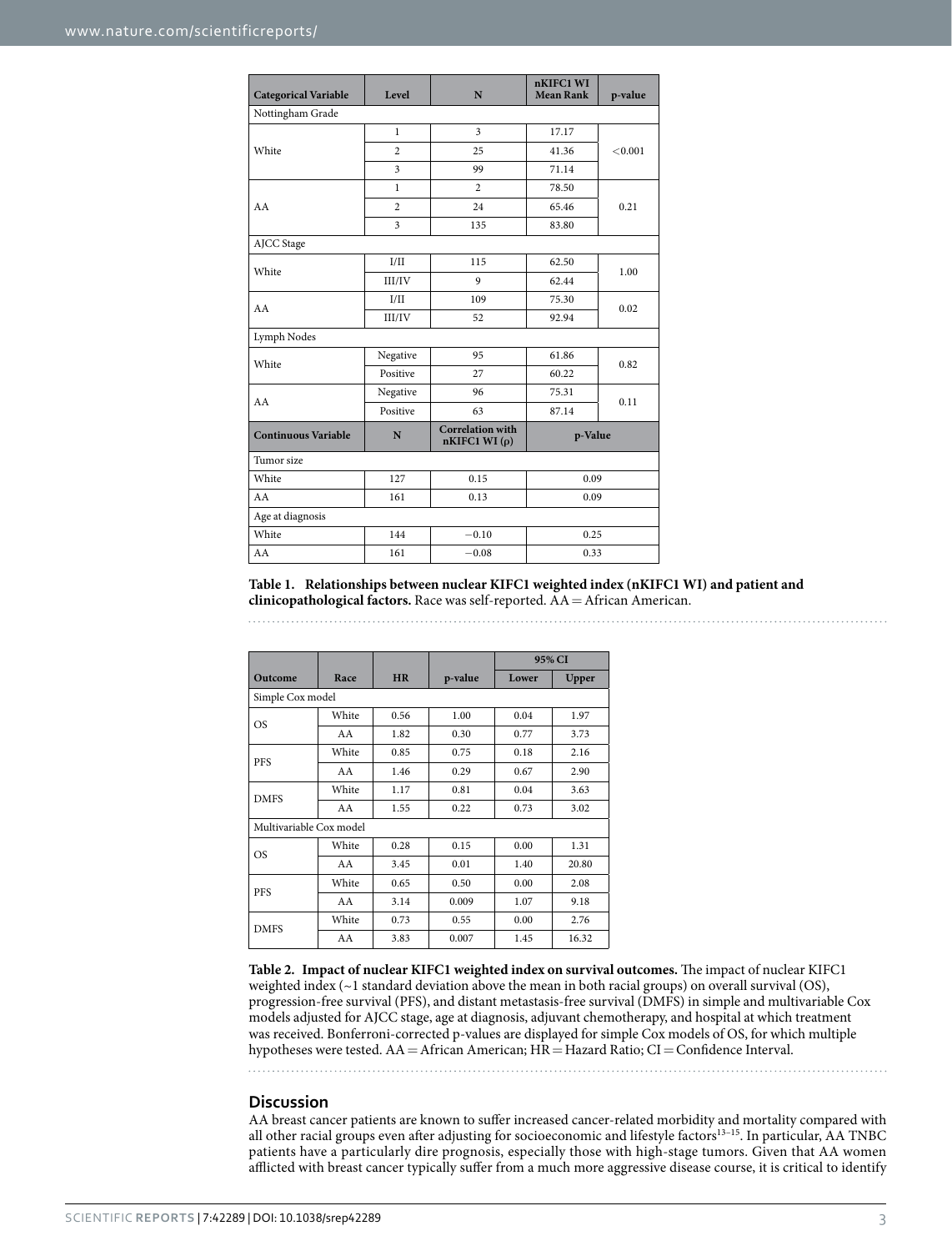$\overline{A}$ 



<span id="page-3-0"></span>**Figure 2. Impact of KIFC1 knockdown on proliferation and migration of White (W) (HCC1143 and MDA-MB-231) and African American (AA) (HCC1806 and MDA-MB-468) triple-negative breast cancer (TNBC) cell lines.** (**A**) Western blots of KIFC1 from White and AA TNBC cell lines treated with control or KIFC1 siRNA. (**B**) Proliferation of White and AA TNBC cell lines following treatment with control or KIFC1 siRNA. (**C**) Micrographs from wound healing assays of White and AA TNBC cell lines treated with control or KIFC1 siRNA. (**D**) Percentage wound closure in White and AA TNBC cell lines following treatment with control or KIFC1 siRNA.  $p < 0.01$ ; \*\*\*p < 0.0001; ns = not significant.

and validate biomarkers that could indicate differences in tumor biology between racial groups and serve as risk predictors that would help to stratify AA patients better and mitigate health disparity in disease outcomes.

In the clinic, establishment of triple-negative receptor status is a crucial factor determining treatment choice for patients because the absence of therapeutic targets in TNBC patients (a large fraction of whom are AA) leaves clinicians with no option but to resort to conventional chemotherapeutics that are non-discriminating and highly toxic. AA patients have also not benefited from the advances in breast cancer therapy as much as other patient groups, owing in large part to the high incidence of TNBC in this racial group. In our study, nKIFC1 was found to be a strong predictor of significantly worse survival outcomes in multivariable analysis in AA TNBCs. Our finding is valuable because it positions nKIFC1 not only as a critical racial disparity biomarker in TNBC but also as great potential therapeutic target. For the first time, AA patients whose tumors are triple-negative can be categorized based on what their tumors express, rather than what they lack (hormone receptors and HER2). Importantly, in AA TNBCs nKIFC1 WI does not significantly correlate with WIs of members a large panel of potential cancer biomarkers, suggesting it is not merely a surrogate for them and can offer novel prognostic information. It is remarkable that nKIFC1 significantly predicts survival outcomes in AA but not White TNBCs considering the extensive overlap in nKIFC1 scores between the two groups, since nKIFC1 was only slightly (albeit significantly) higher in AA than White TNBCs. This finding suggests that the differential prognostic value of nKIFC1 between these groups may arise from inherently different biology, possibly rooted in genetic ancestry, rather than substantially higher nKIFC1 levels in AA than White TNBCs. Our finding that AA TNBC cell lines are more reliant on KIFC1 for migration provides possible mechanistic insights into why nKIFC1 levels are prognostic in AA but not White TNBCs. AA TNBC cells with high nKIFC1 levels may more efficiently migrate and thereby metastasize distantly, conferring worse prognosis. Our failure to reject the null hypothesis that there is no difference between nKIFC1-low and high groups among White TNBC patients aligns with our finding that KIFC1 is not entirely necessary for the migration of White TNBC cells; however, we may have failed to reject the null not because no true difference exists between nKIFC1-low and high White TNBC groups, but rather because the difference is very small or perhaps because of sampling or other errors, given that one White TNBC cell line relied to a significant extent on KIFC1 for migration. Larger future studies may be able to lend more confidence to our findings regarding a seeming lack of prognostic value of nKIFC1 among White TNBCs.

Our study, which has unraveled nuclear accumulation of the kinesin motor protein KIFC1 as a novel biomarker for cancer's unequal burden within the AA TNBC population, and which also demonstrates that KIFC1 is more important for the migration of AA than White TNBC cells, opens up several important avenues of further investigation. An important next step is to determine whether nKIFC1 accumulation is a cause or consequence of tumor aggressiveness. Several studies have implicated KIFC1 in disease aggressiveness and metastases, particu-larly to the brain<sup>[5](#page-5-4)</sup>. Our data, which establish a tight correlation between KIFC1 nuclear expression and disease outcomes in AA TNBCs, affirms previous reports alluding to a connection between KIFC1 expression and disease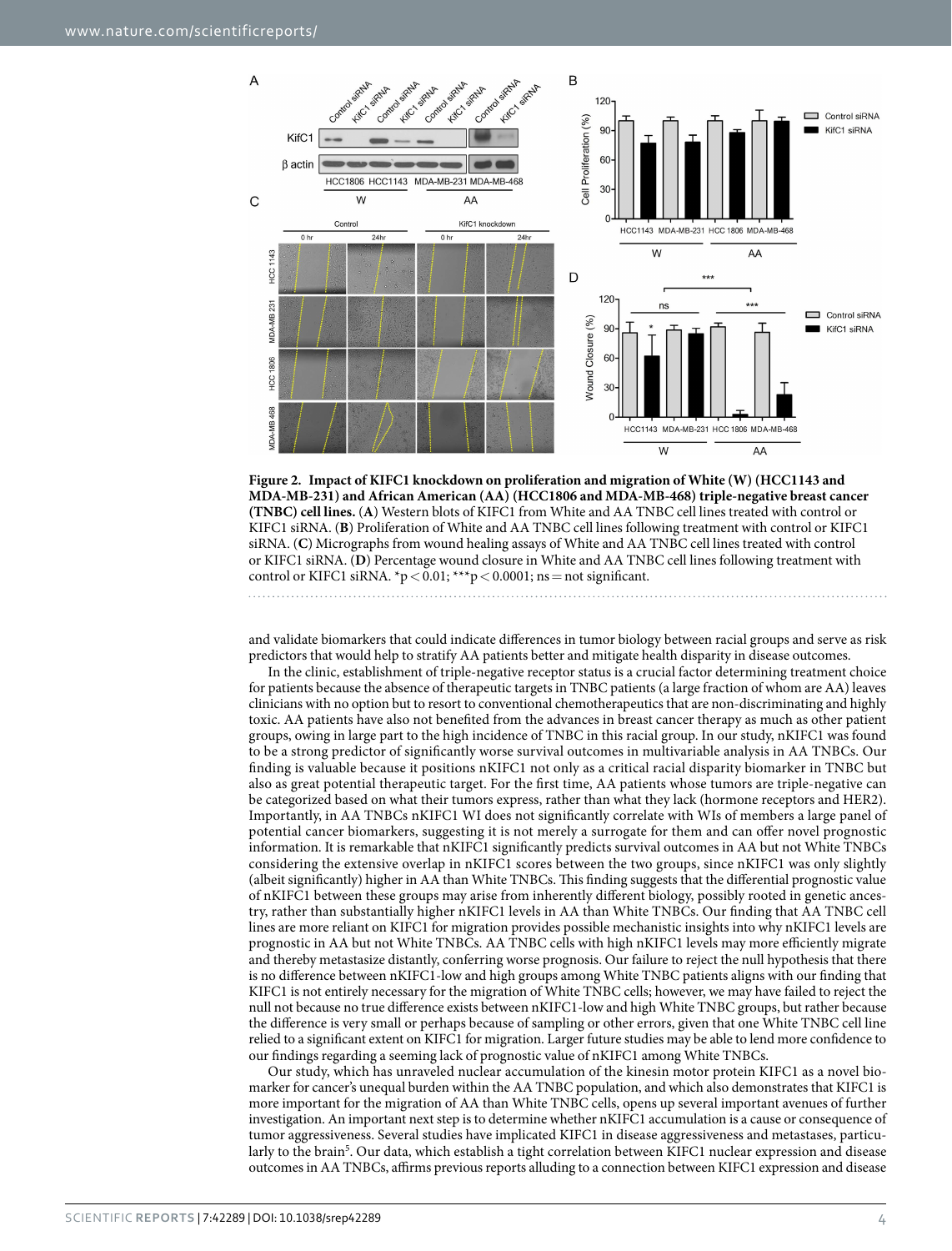aggressiveness<sup>[6](#page-5-5)</sup>. Consequently, our findings make a strong case for examining whether a more direct causative link may exist between nKIFC1 and metastasis, especially given that we uncovered a critical role for KIFC1 in TNBC cell migration. Establishment of a causative role for nKIFC1 in metastasis would position nKIFC1 as a biomarker that prognosticates distant metastasis risk in AA TNBC patients and anti-nKIFC1 targeted therapies as suppressors of further cancer cell dissemination.

nKIFC1 may have distinct functions in different phases of the cell cycle and at different subcellular locations. In mitosis, KIFC1 plays an essential role in the clustering of supernumerary centrosomes in cancer cells<sup>9</sup>. In doing so, KIFC1 not only ensures the survival of cancer cells with amplified centrosomes but may also function as a driver of tumor evolution, as low-grade chromosome missegregation and consequent generation of karyotypic heterogeneity may occur during clustering of amplified centrosomes<sup>16[,17](#page-6-4)</sup>. Based on these lines of evidence, the notion that KIFC1 overexpression is responsible for driving evolution of more aggressive phenotypes (e.g., within the group of AA TNBC patients) is plausible. KIFC1 also aids in the focusing of acentrosomal microtubule-organizing centers during the construction of a bipolar mitotic spindle in cancer cells<sup>[10,](#page-5-9)18</sup>. Since TNBCs display rampant centrosome amplification<sup>19</sup>, targeting KIFC1 in TNBCs could provide tremendous ther-apeutic benefits by inducing lethal levels of spindle multipolarity<sup>[20](#page-6-7)</sup>. Most importantly, since KIFC1 is essential for tumor cell viability but is dispensable for the survival of non-cancerous cells<sup>[9](#page-5-8)</sup>, targeting KIFC1 would be an invaluable cancer cell-selective and non-toxic chemotherapeutic approach.

Regarding interphase activities, KIFC1 participates in vesicle transport from the Golgi to the ER in NIH3T3 murine embryonic fibroblasts<sup>[21](#page-6-8)</sup> along with early endocytic vesicle transport and fission in murine hepatocytes<sup>[3](#page-5-2)</sup>. Our immunohistochemistry data clearly show nuclear accumulation of KIFC1 as a negative prognostic marker in AA TNBCs, suggesting a possible interphase-specific nuclear role for this protein, although perhaps only within this specific patient population. In previous studies, KIFC1 has been implicated in the transport of DNA along microtubules<sup>[4](#page-5-3)</sup>, has been shown to bind nuclear transport factors such as  $\beta$ -importin<sup>22</sup> and to harbor a spe-cific affinity for nucleoporins NUP50 and NUP153<sup>4</sup> and a complex containing NUP62<sup>[23](#page-6-10)</sup>. However, the primary sequence of this fascinating protein does not reveal the presence of any recognizable DNA-binding domains. Thus, it is currently unclear what function, if any, KIFC1 serves in the interphase nucleus that might contribute to its ability to promote metastases.

Given the recent progress made in the development of KIFC1 inhibitors<sup>18</sup>, it is also important to identify the patient population that might most benefit from KIFC1-targeted therapy. Pre-clinical development of KIFC1 inhibitors may now benefit from consideration of race and triple-negative status when choosing a disease model. For instance, initial mechanistic study of the first KIFC1 inhibitor implemented a TNBC cell line (BT-549), but it was derived from a White patient. Future analyses of drug efficacy may find other models more favorable (e.g., MDA-MB-468 cells, which are both triple-negative and derived from an AA patient).

### **Materials and Methods**

**Specimen procurement and datasets.** We pooled 163 AA and 144 White TNBC TMAs from multiple institutions, which has been shown to synergistically augment the ability of biomarkers to classify patients into risk groups<sup>24</sup>. Patients were treated between the years 2003–2008 at Grady Memorial and Emory University Hospitals, 2005–2013 at Northside Hospital (all in Atlanta, GA) and 2001–2012 at Scott and White Medical Center (Temple, TX), whose respective Institutional Review Boards approved all aspects of the study. Patient consent was not required due to the archival nature of the de-identified samples. ER, PR, and HER2 staining and scoring were performed as to the prevalent ASCO/CAP guidelines at the time of sample collection. Specimen procurement was also commensurate with the guidelines in effect at the time of collection. Pathologic characteristics were reviewed by the pathologists of the respective hospitals. Descriptive statistics for continuous and categorical variables, including patient and pathologic characteristics, are available in Supplementary Tables 1 and 2, respectively. The median follow up-time was 4.1 years.

**Immunohistochemistry and specimen scoring.** TMAs were deparaffinized, rehydrated in serial ethanol baths (100%, 90%, 75%, 50%) and then placed in citrate buffer (pH 6.0) in a pressure cooker at 15psi for 30min for antigen retrieval. nKIFC1 was immunostained at 1:1000 dilution in the corresponding author's lab using rab-bit polyclonal antibody, which was graciously provided by Dr. Claire Walczak (Indiana University)<sup>[25](#page-6-12)</sup>. Enzymatic detection of the antibody was performed using the Universal LSAB2 Kit/HRP, Rabbit/Mouse (Dako, CA, US). A panel of potential breast cancer biomarkers (Androgen Receptor; Cytokeratins 5, 7, 8, 14, 18, and 19; CD44, c-Kit; Epidermal Growth Factor Receptor; Insulin-like Growth Factor Receptor; Ki67; Melatonin Receptor; p53; p63; P-cadherin; Survivin [nuclear]; Topoisomerase; Urokinase Receptor [nuclear]; Vimentin; and Zeb) had been previously immunostained<sup>26</sup>. Biomarkers were centrally reviewed and scored by the same two independent pathologists who were blind to clinical annotation. Scoring was performed for both the intensity of staining  $(0=$ none,  $1 = \text{low}, 2 = \text{moderate}, 3 = \text{high}$ ) and the percentage of cells with any positivity (i.e., staining of 1+), and the average of the two pathologists' scores were taken. WIs were calculated as the product of the staining intensity and percentage of positive cells. Representative images of nKIFC1 staining are provided in [Fig. 1](#page-1-0).

**Statistical analysis of clinical data.** Because the distribution of nKIFC1 was strongly right-skewed for both races, non-parametric tests were employed: the Wilcoxon-Mann-Whitney or Kruskal-Wallis test for categorical covariates (with post-hoc pairwise comparisons made using the Dunn-Bonferroni approach) and Spearman correlation for numerical covariates. Monte-Carlo simulations (10,000 samples, 99% confidence interval [CI]) were performed to more robustly estimate all population parameters. Simple and multivariable Cox models of OS, PFS, and DMFS were also fit with bootstrapping (1,000 samples, 95% CI). Plots of partial residuals against rank time were approximately horizontal and centered near zero, indicating satisfaction of the proportional hazards assumption. OS, PFS, and DMFS were defined, respectively, as the number of days from diagnosis to death,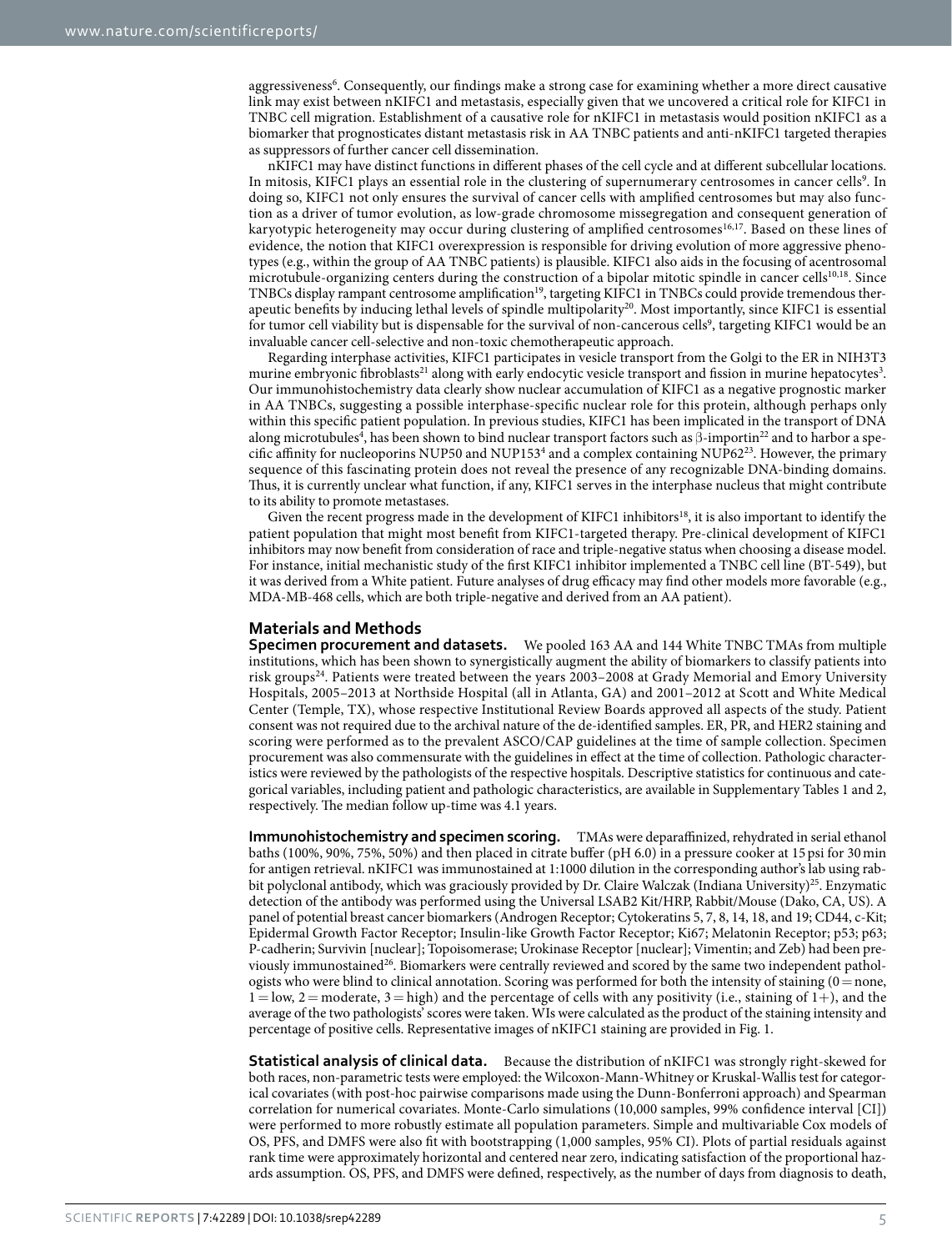death or progression, and death or distant metastasis, whichever occurred first, or last follow-up if no event was recorded. The mean and +/−1 standard deviation (SD) from the mean were tested as cutpoints to stratify patients based on OS. 1SD above the mean demonstrated a non-significant trend among AA TNBCs, so that cutpoint was used. No trends were noted among White TNBCs, so the AA cutpoint was used for the purpose of comparison. For multivariable Cox models, covariates included AJCC stage, age at diagnosis, adjuvant chemotherapy, and hospital. Nottingham grade, which was not significant in full models, was not included due to multicollinearity with other covariates. The Bonferroni method was used to correct p-values following multiple hypothesis testing. Kaplan-Meier curves were also fit. Statistical analyses were performed using SPSS Version 21 (IBM). All relevant tests were 2-tailed and  $p < 0.05$  was considered significant.

**Statistical analysis of experimental data.** Statistical bar graphs with the mean and error bars were plotted using Prism (GraphPad Software Inc., La Jolla, CA, USA). Experimental groups were compared with controls using unpaired two-tailed Student's t-tests, and p-values were calculated using Prism. p< 0.05 was considered statistically significant.

**Cell culture.** White (HCC1143 and MDA-MB-231) and African American (HCC1906 and MDA-MB-468) cell lines were purchased from ATCC. MDA-MB-231 and MDA-MB-468 cells were cultured in Leibovitz's L-15 medium with 10% fetal bovine serum (ATCC) at 37 °C in 100% air. HCC1806 and HCC1143 cell lines were cultured in Roswell Park Memorial Institute medium with 10% fetal bovine serum (ATCC) at 37 °C and 5% CO<sub>2</sub>.

**siRNA.** RNAi knockdown of KIFC1 was performed using ON-TARGET plus KIFC1 siRNA. Non-targeting control siRNAs were used as controls. siRNA pools were transfected using 5 μg siRNA and 5 μl Dharmafect per well of a 6-well plate (resulting in a final siRNA concentration of 25nM/well) according to the manufacturer's protocol. All reagents were purchased from Dharmacon (Lafayette, CO, USA). Efficiency of RNAi knockdown was analyzed after 36h of transfection by Western blot analysis using antibodies specific to KIFC1. The knockdown efficiency was >90%.

**Western blotting and antibodies.** 36 h after transfection, cells were scraped from culture plates and sonicated in lysate buffer with 1X protease inhibitor cocktail (Invitrogen). Polyacrylamide gel electrophoresis was performed for protein resolution, and then transfer was made to a polyvinylidene difluoride membrane. The membrane was incubated in 1:1,000 mouse monoclonal antibody specific for KIFC1 (M-63: sc-100947) from Santa Cruz Biotechnology (Dallas, TX, USA) with 1:10,000 goat anti-mouse secondary antibody (Abcam; Cambridge, MA, USA). Β-actin was used as an internal loading control and was detected using rabbit monoclonal anti-Β-actin antibody with goat anti-rabbit secondary antibody (both from Abcam). The Pierce ECL detection kit (Thermo Scientific; Waltham, MA, USA) was used to visualize bands.

**Cell proliferation assay.** Cell proliferation assay was performed using the BrdU Cell Proliferation Kit (#2750, EMD Millipore). Equal quantities of cells were seeded into 96-well plates. Following attachment, cells were incubated in BrdU for 4 hrs, and BrdU incorporation was measured spectrophotometrically as per kit instructions using TMB as a substrate. Absorbance was recorded at 450nm. Each experiment was performed at least in triplicate.

**Wound healing assay.** Cells were seeded in 6-well plates and cultured until confluent, then they were serum starved for 2 h prior to the assay. Using a 100 ul pipette tip, a scratch was made keeping the pipette tip under an angle of around 30 degrees to keep the scratch width limited, simulating a wound. After scratching, the cells were washed in 1X Dulbecco's phosphate-buffered saline, serum-containing medium was added, and cells were incubated for 24h in 5%  $CO_2$  at 37 °C. Wound edges were imaged using a 10X objective. All the experiments were performed in triplicate and two values were measured from each scratched region.

#### **References**

- <span id="page-5-0"></span>1. DeLuca, J. G., Newton, C. N., Himes, R. H., Jordan, M. A. & Wilson, L. Purification and characterization of native conventional kinesin, HSET, and CENP-E from mitotic hela cells. *J Biol Chem* **276,** 28014–28021, doi: 10.1074/jbc.M102801200 (2001).
- <span id="page-5-1"></span>2. Mountain, V. *et al.* The kinesin-related protein, HSET, opposes the activity of Eg5 and cross-links microtubules in the mammalian mitotic spindle. *J Cell Biol* **147,** 351–366 (1999).
- <span id="page-5-2"></span>3. Nath, S. *et al.* Kif5B and Kifc1 interact and are required for motility and fission of early endocytic vesicles in mouse liver. *Mol Biol Cell* **18,** 1839–1849, doi: 10.1091/mbc.E06-06-0524 (2007).
- <span id="page-5-3"></span>4. Farina, F. *et al.* Kinesin KIFC1 actively transports bare double-stranded DNA. *Nucleic Acids Res* **41,** 4926–4937, doi: 10.1093/nar/ gkt204 (2013).
- <span id="page-5-4"></span>5. Grinberg-Rashi, H. *et al.* The expression of three genes in primary non-small cell lung cancer is associated with metastatic spread to the brain. *Clinical cancer research*: *an official journal of the American Association for Cancer Research* **15,** 1755–1761, doi: 10.1158/1078-0432.CCR-08-2124 (2009).
- <span id="page-5-5"></span>6. Pannu, V. *et al.* HSET overexpression fuels tumor progression via centrosome clustering-independent mechanisms in breast cancer patients. *Oncotarget* **6,** 6076–6091, doi: 10.18632/oncotarget.3475 (2015).
- <span id="page-5-6"></span>7. Wu, J. *et al.* Discovery and mechanistic study of a small molecule inhibitor for motor protein KIFC1. *ACS Chem Biol* **8,** 2201–2208, doi: 10.1021/cb400186w (2013).
- <span id="page-5-7"></span>8. De, S., Cipriano, R., Jackson, M. W. & Stark, G. R. Overexpression of kinesins mediates docetaxel resistance in breast cancer cells. *Cancer research* **69,** 8035–8042, doi: 10.1158/0008-5472.can-09-1224 (2009).
- <span id="page-5-8"></span>9. Kwon, M. *et al.* Mechanisms to suppress multipolar divisions in cancer cells with extra centrosomes. *Genes Dev* **22,** 2189–2203, doi: gad.1700908 [pii]10.1101/gad.1700908 (2008).
- <span id="page-5-9"></span>10. Kleylein-Sohn, J. *et al.* Acentrosomal spindle organization renders cancer cells dependent on the kinesin HSET. *Journal of cell science* **125,** 5391–5402, doi: 10.1242/jcs.107474 (2012).